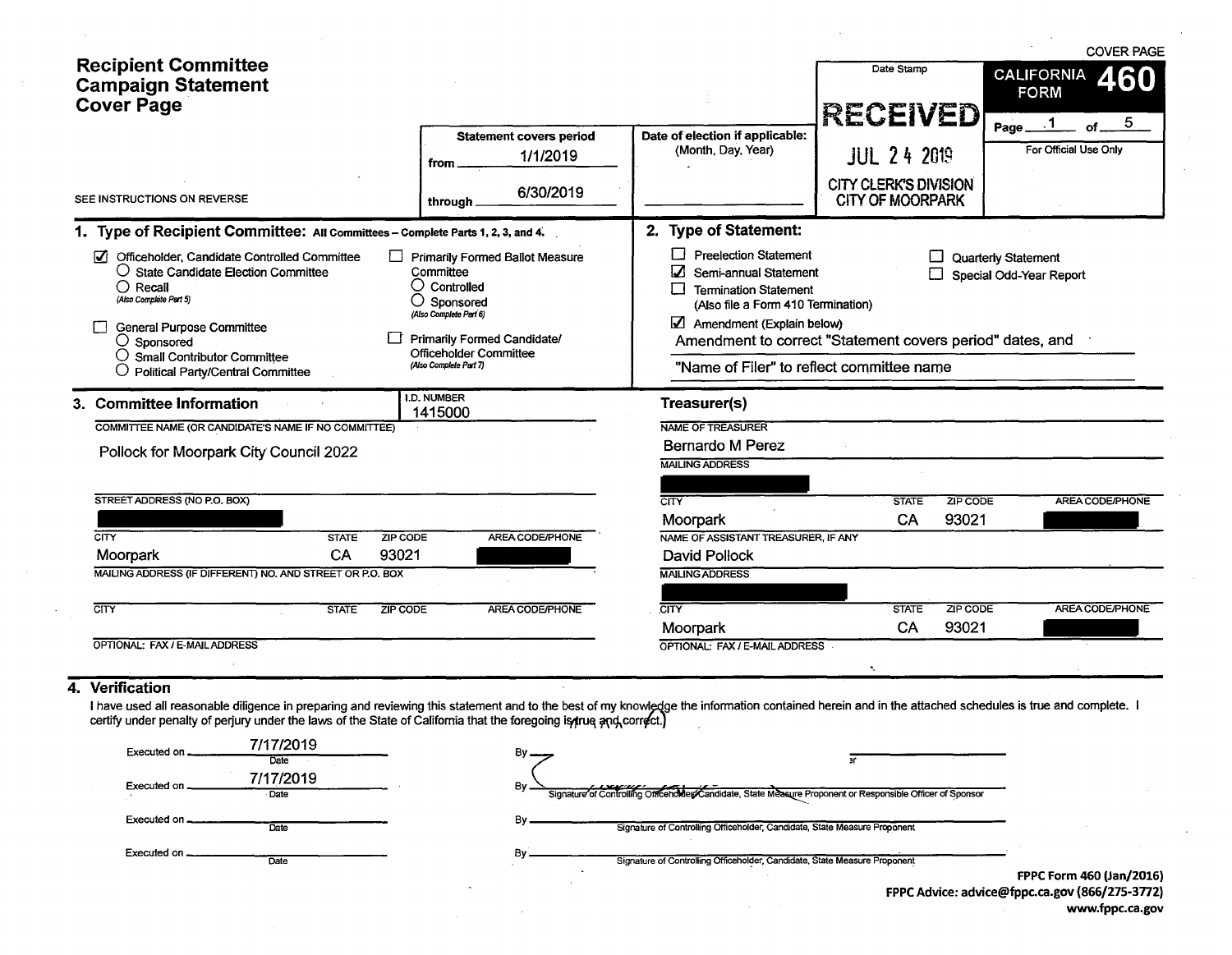# **Recipient Committee Campaign Statement Cover Page - Part 2**

### 5. Officeholder or Candidate Controlled Committee

NAME OF OFFICEHOLDER OR CANDIDATE

David Pollock

OFFICE SOUGHT OR HELD (INCLUDE LOCATION AND DISTRICT NUMBER IF APPLICABLE)

Member of the City Council, Moorpark

RESIDENTIAL/BUSINESS ADDRESS (NO. AND STREET) CITY STATE ZIP

Moorpark CA 93021

Related Committees Not Included in this Statement: List any committees not included in this statement that are controlled by you or are primarily formed to receive contributions or make expenditures on behalf of your candidacy.

| <b>COMMITTEE NAME</b>    | I.D. NUMBER                                 |
|--------------------------|---------------------------------------------|
|                          |                                             |
| <b>NAME OF TREASURER</b> | CONTROLLED COMMITTEE?                       |
|                          | I YES<br>I I NO                             |
| <b>COMMITTEE ADDRESS</b> | STREET ADDRESS (NO P.O. BOX)                |
|                          |                                             |
| <b>CITY</b>              | <b>STATE</b><br>ZIP CODE<br>AREA CODE/PHONE |
|                          |                                             |
| <b>COMMITTEE NAME</b>    | I.D. NUMBER                                 |
|                          |                                             |
|                          |                                             |
| <b>NAME OF TREASURER</b> | <b>CONTROLLED COMMITTEE?</b>                |
|                          | $\Box$ YES<br>⊟ no                          |
| <b>COMMITTEE ADDRESS</b> | STREET ADDRESS (NO P.O. BOX)                |
|                          |                                             |
| <b>CITY</b>              | <b>STATE</b><br>ZIP CODE<br>AREA CODE/PHONE |

COVER PAGE - PART 2 · **CALIFORNIA FORM**  $\frac{2}{\text{of}}$  of  $\frac{5}{\text{of}}$ Page\_

### 6. Primarily Formed Ballot Measure Committee

| NAME OF BALLOT MEASURE      |                     |                          |  |  |  |
|-----------------------------|---------------------|--------------------------|--|--|--|
| <b>BALLOT NO. OR LETTER</b> | <b>JURISDICTION</b> | SUPPORT<br><b>OPPOSE</b> |  |  |  |

Identify the controlling officeholder, candidate, or state measure proponent, if any.

NAME OF OFFICEHOLDER, CANDIDATE, OR PROPONENT

| OFFICE SOUGHT OR HELD | <b>DISTRICT NO. IF ANY</b> |
|-----------------------|----------------------------|
|                       |                            |
|                       |                            |
|                       |                            |

7. Primarily Formed Candidate/Officeholder Committee List names of officeholder(s) or candidate(s) for which this committee is primarily formed.

| NAME OF OFFICEHOLDER OR CANDIDATE | OFFICE SOUGHT OR HELD | <b>SUPPORT</b><br>OPPOSE        |
|-----------------------------------|-----------------------|---------------------------------|
| NAME OF OFFICEHOLDER OR CANDIDATE | OFFICE SOUGHT OR HELD | <b>SUPPORT</b><br><b>OPPOSE</b> |
| NAME OF OFFICEHOLDER OR CANDIDATE | OFFICE SOUGHT OR HELD | <b>SUPPORT</b><br><b>OPPOSE</b> |
| NAME OF OFFICEHOLDER OR CANDIDATE | OFFICE SOUGHT OR HELD | <b>SUPPORT</b><br>OPPOSE        |

Attach continuation sheets if necessary

FPPC Form 460 (Jan/2016) FPPC Advice: advice@fppc.ca.gov (866/275-3772) www.fppc.ca.gov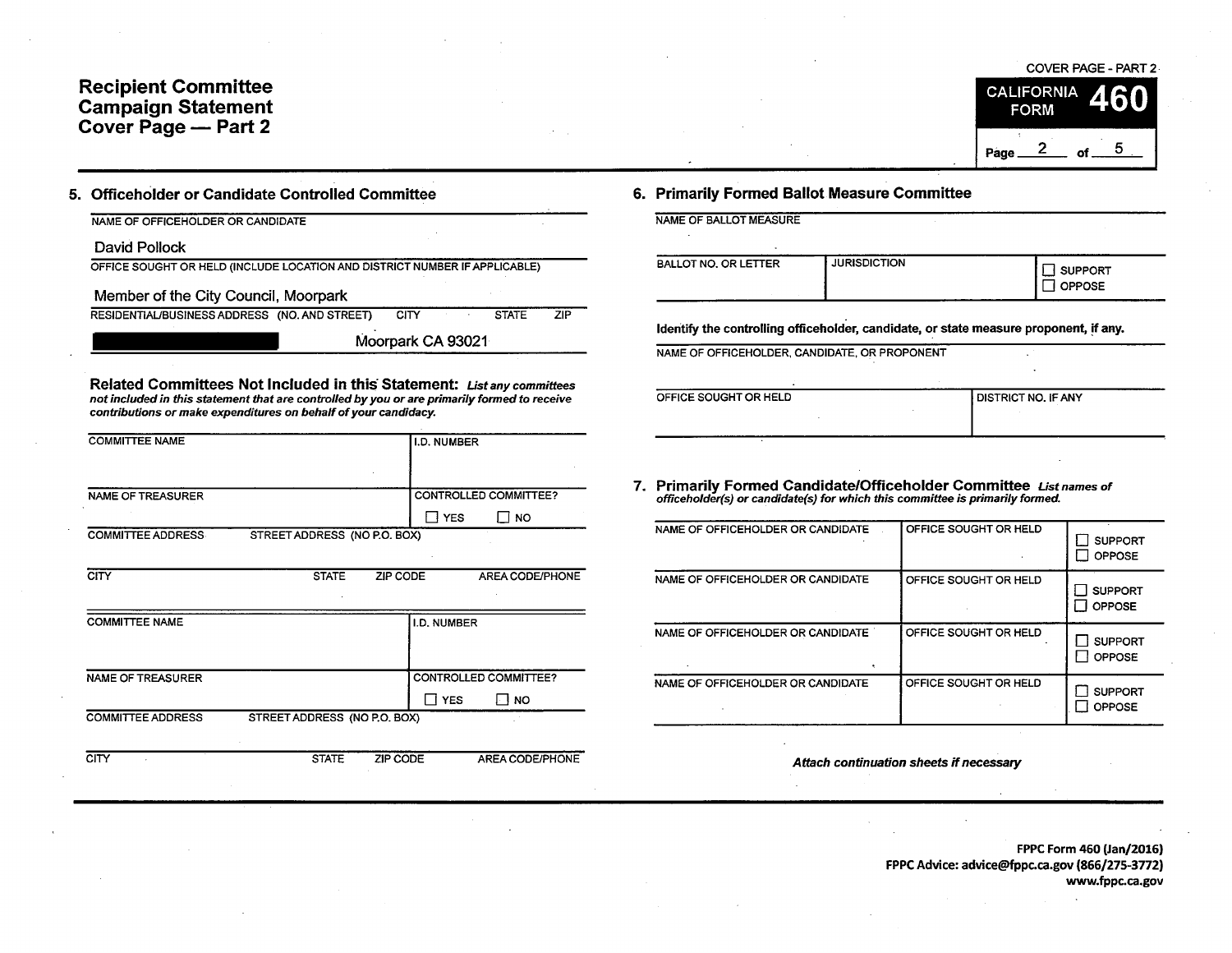| <b>Schedule E</b>                      | Amounts may be rounded<br>to whole dollars. | <b>Statement covers period</b> | <b>SCHEDULE E</b><br>460<br><b>CALIFORNIA</b> |  |  |
|----------------------------------------|---------------------------------------------|--------------------------------|-----------------------------------------------|--|--|
| <b>Payments Made</b>                   |                                             | 1/1/2019<br>from               | <b>FORM</b>                                   |  |  |
| SEE INSTRUCTIONS ON REVERSE            |                                             | 6/30/2019<br>through           | Page.<br>nf.                                  |  |  |
| NAME OF FILER                          |                                             |                                | <b>I.D. NUMBER</b>                            |  |  |
| Pollock for Moorpark City Council 2022 |                                             |                                | 1415000                                       |  |  |

CODES: If one of the following codes accurately describes the payment, you may enter the code. Otherwise, describe the payment.

- CMP campaign paraphernalia/misc. <br>CNS campaign consultants costs examples and appearances and appearances and appearances RFD returned contributions costs CTB contribution (explain nonmonetary)\* OFC office expenses CVC civic donations<br>CVC civic donations CVC civic donations **PET** petition circulating TEL t.v. or cable airtime and production costs<br>
PHO phone banks<br>
PHO phone banks<br>
PHO phone banks FIL candidate filing/ballot fees example and the PHO phone banks PHO phone banks TRC candidate travel, lodging, and meals<br>
POL polling and survey research TRS staff/spouse travel, lodging, and mea fundraising events<br>independent expenditure supporting/opposing others (explain)\* POS postage, delivery and messenger services TSF transfer between committees of the sar IND independent expenditure supporting/opposing others (explain)\* POS postage, delivery and messenger services TSF transfer between committees of the same candidate/sponsor<br>LEG legal defense
- 
- 
- 
- 
- 
- 
- -
- 
- Legal defense PRO professional services (legal, accounting) campaign literature and mailings PRT print ads
	-
- 
- 
- MTG meetings and appearances and appearances RFD returned contributions CFC office expenses
	-
	-
	-
	-
	-
- LIT campaign literature and mailings experience of the print ads PRT print ads WEB information technology costs (internet, e-mail)

| NAME AND ADDRESS OF PAYEE<br>(IF COMMITTEE, ALSO ENTER I.D. NUMBER)                                  | CODE | OR | DESCRIPTION OF PAYMENT                       |                    | <b>AMOUNT PAID</b> |
|------------------------------------------------------------------------------------------------------|------|----|----------------------------------------------|--------------------|--------------------|
| $\sim$<br>$\sim 10^{-1}$                                                                             |      |    |                                              | A.                 |                    |
|                                                                                                      |      |    |                                              |                    |                    |
| the company of the com-                                                                              |      |    | $\sim$                                       |                    |                    |
| $\sim$                                                                                               |      |    |                                              |                    |                    |
| $\sim$                                                                                               |      |    |                                              |                    |                    |
| $\sim$                                                                                               |      |    | $\bullet$                                    |                    |                    |
| * Payments that are contributions or independent expenditures must also be summarized on Schedule D. |      |    | $\Lambda_{\rm c}$<br><b>Carl Corporation</b> | <b>SUBTOTAL \$</b> | $\mathbf{0}$       |

# Schedule E Summary

| 4. Total payments made this period. (Add Lines 1, 2, and 3. Enter here and on the Summary Page, Column A, Line 6.) TOTAL \$ |  |
|-----------------------------------------------------------------------------------------------------------------------------|--|

FPPC Form 460 (Jan/2016} FPPC Advice: advice@fppc.ca.gov (866/275-3772) www.fppc.ca.gov